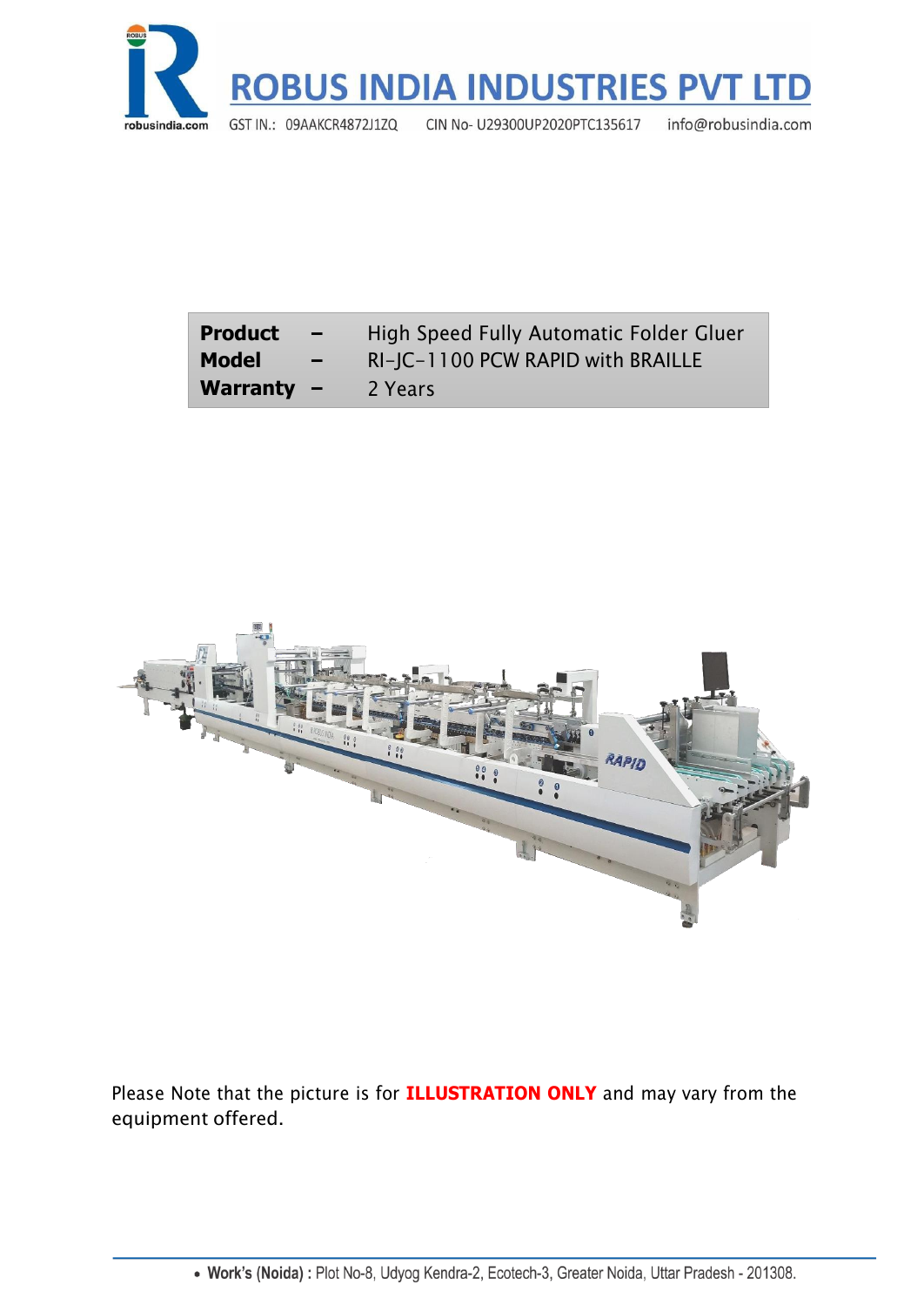

## **Machine Features:**

- 1. 4 No's of Suction Belts at Feeder Section
- 2. Independent AC Motor for Feeder Section
- 3. Pneumatic Blank Vibrator at Feeder Section
- 4. Equipped with LED Screen at Feeder for monitoring carton delivery at Delivery Conveyor.
- 5. Standard Blank Aligner Section.
- 6. Standard Accessories for B-Type Straight Line Cartons.
- 7. Standard Accessories for B-Type Crash Lock Cartons.
- 8. Advanced Gluing Tank with Unique Scrapper device with Micro-Metric adjustment for precise gluing.
- 9. Glue Tank designed for easy to clean.
- 10.Unique Auto Removal Centre Conveyor Section to reduce the downtime of the machine.
- 11. All Conveyors in machine can be adjusted by motor.
- 12.Longer Folding & Closing Section which allows corrugated cartons folding smoothly to minimize the Fish Tail Issue.
- 13. Independent AC motor for Trombone Section.
- 14. Batch Counter equipped with Electronic Sensor.
- 15. Longer Delivery Length for Precise Pressing of Cartons.
- 16.Delivery Section can be adjusted Backward/Forward and Up/Down as per carton design.
- 17. Conveyor Pressure can be adjusted pneumatically.
- 18.Standard Clapping Device at Trombone Section to avoid Fish Tail Issue in Low Height Self-Lock Cartons and Disproportionate Cartons.
- 19.Optional Pneumatic Squaring Device at Delivery to avoid cross pasting issue in Crash Lock Cartons.
- 20.Optional Finger Device at Trombone Section for squaring of Crash Lock Cartons.
- 21.Optional Back Squaring Device at Folding & Closing Section for Special Designed Crash Lock Cartons.
- 22. Optional Independent 180 degree turn bump (Gyro box Application).
- 23. Optional Carton Ejection Device.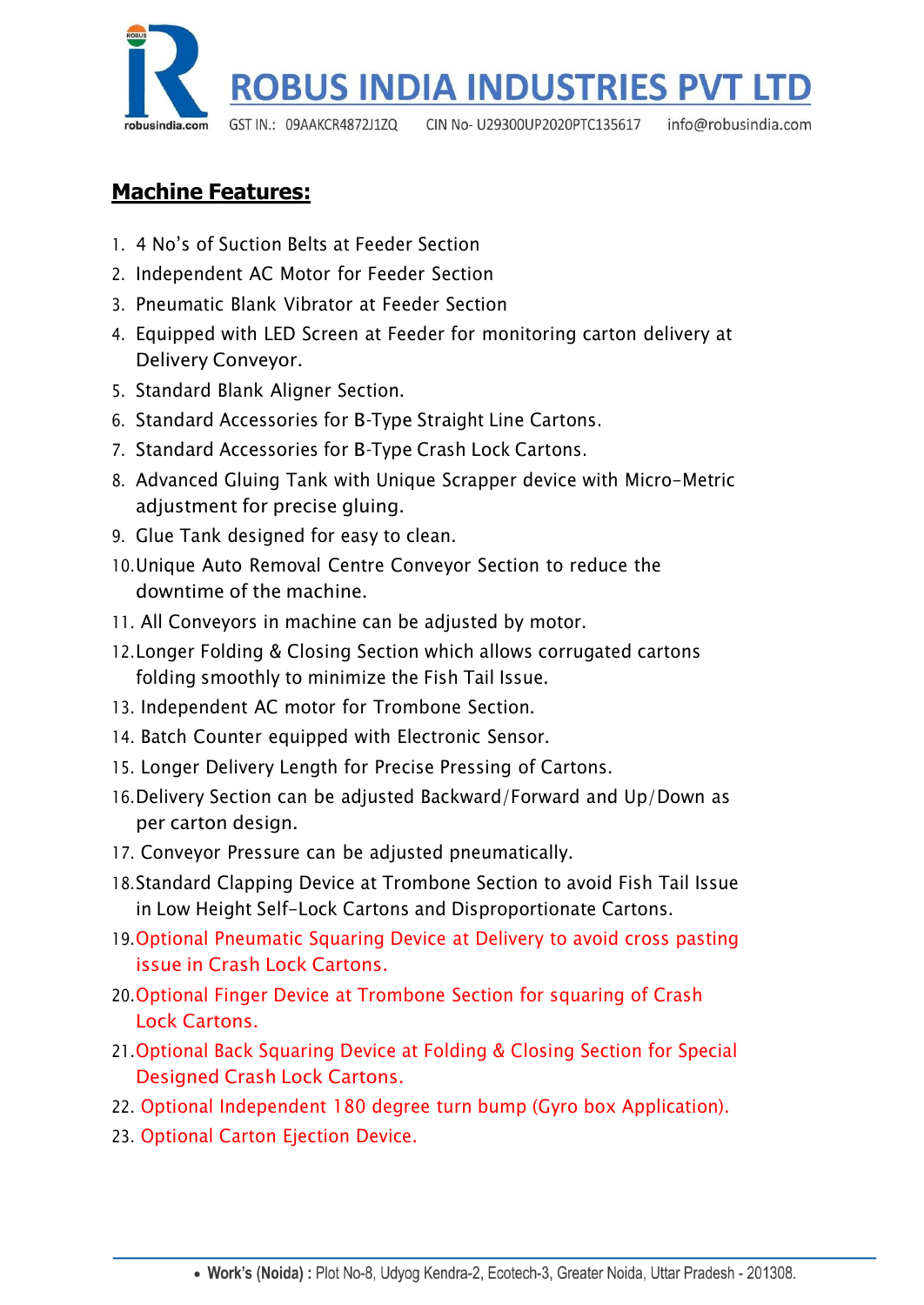

- 24. Unique In-Line Braille Unit.
- 25.Rapid Wave Technology to get Higher Productivity of Crash Lock Cartons.
- 26.Maximum Feeding Width: 1100 mm. Extended Feeder can produce 5 Feet Tube Light Cartons.
- 27.Straight Glue Line Carton up to 1100 mm. Crash Lock cartons up to 1000 mm.
- 28. Power Required: 25 KW
- 29. Max. Speed: **450 meters/min**
- 30. Standard 2 Years Warranty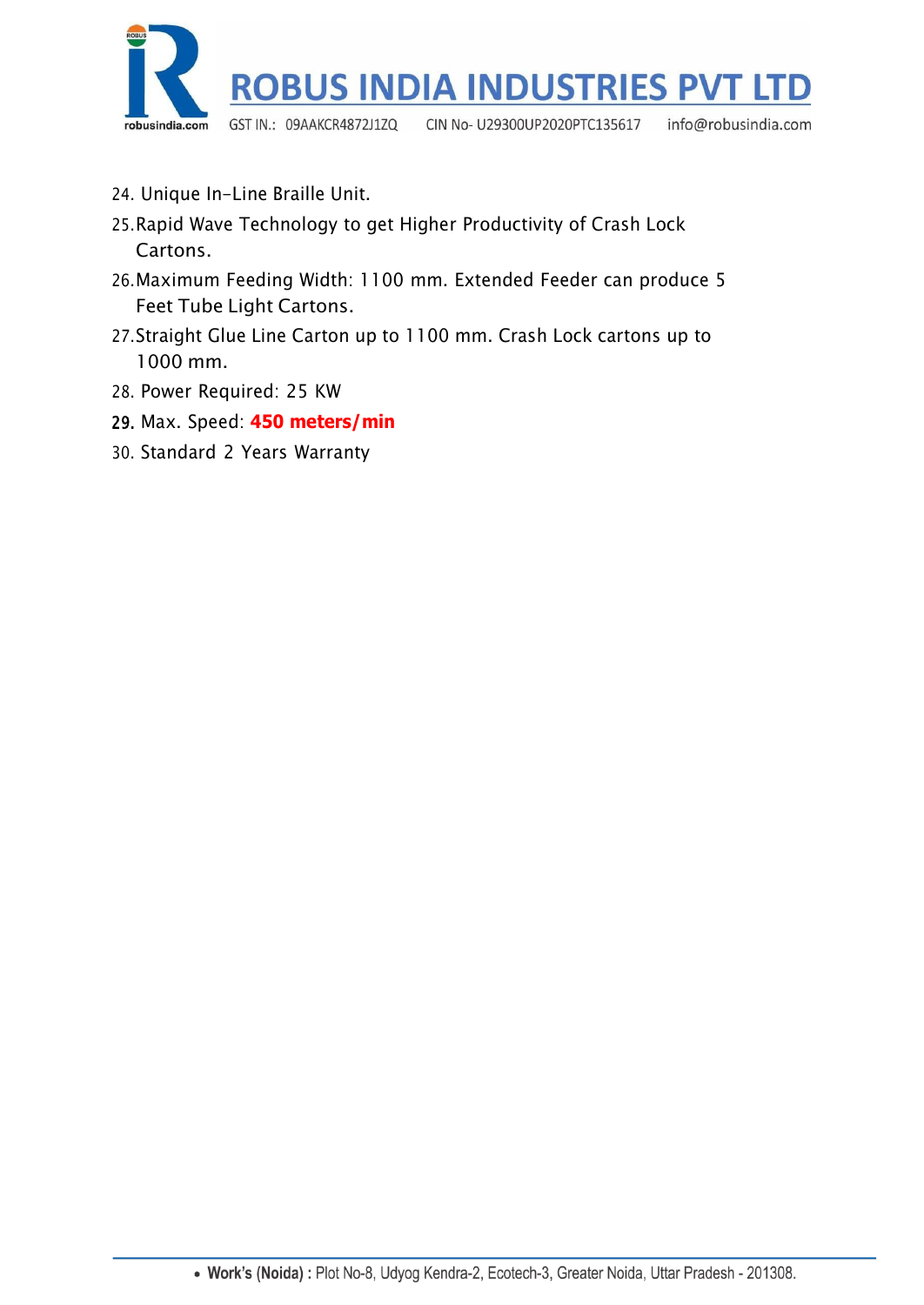

# **Machine Configuration:**

| <b>S. No.</b>  | <b>Features</b>                                                                                       | <b>Include</b> |
|----------------|-------------------------------------------------------------------------------------------------------|----------------|
| 1              | **Rapid Wave Technology/Hookless can produce Crash<br>Lock Cartons at speed of 380 meters per minute. | Y              |
| $\overline{2}$ | <b>Motorized Conveyors</b>                                                                            | Y              |
| 3              | <b>Suction Feeder Belt</b>                                                                            | Y              |
| 4              | <b>Pneumatic Blank Vibrator</b>                                                                       | Y              |
| 6              | <b>Blank Aligner</b>                                                                                  | Y              |
| 7              | Pre-Folding Accessories for Side Pasting A Type Carton                                                | Y              |
| 8              | Pre-Folding Accessories for Side Pasting B Type Carton                                                | Y              |
| 9              | Pre-Folding Accessories for Crash Lock A Type Carton                                                  | Y              |
| 10             | Pre-Folding Accessories for Crash Lock B Type Carton                                                  | Y              |
| 11             | Sliding Upper Conveyor in Crash Lock Section                                                          | Y              |
| 12             | Crash Lock Section with Movable Hooks                                                                 | Y              |
| 13             | UV Grinder to Scratch the UV Varnish from Glue Flap                                                   | Y              |
| 15             | Both Side Std. Glue Wheel 4 mm along with a spare 6 mm<br>Wheel                                       | Y              |
| 16             | Unique Auto Removal Centre Conveyor in Final Folding<br>Section                                       | Y              |
| 17             | Separate Drive for Trombone Section                                                                   | Y              |
| 18             | <b>Extra Pressing Belt</b>                                                                            | Y              |
| 19             | Optional Mini Folding Device (80 X 60mm Straight Line<br>Carton can do)                               | N              |
| 20             | Optional Tape Applicator (Tear Tape + Controller with 4<br>Channel)                                   | N              |
| 21             | 4/6 Corner Attachment                                                                                 | Y              |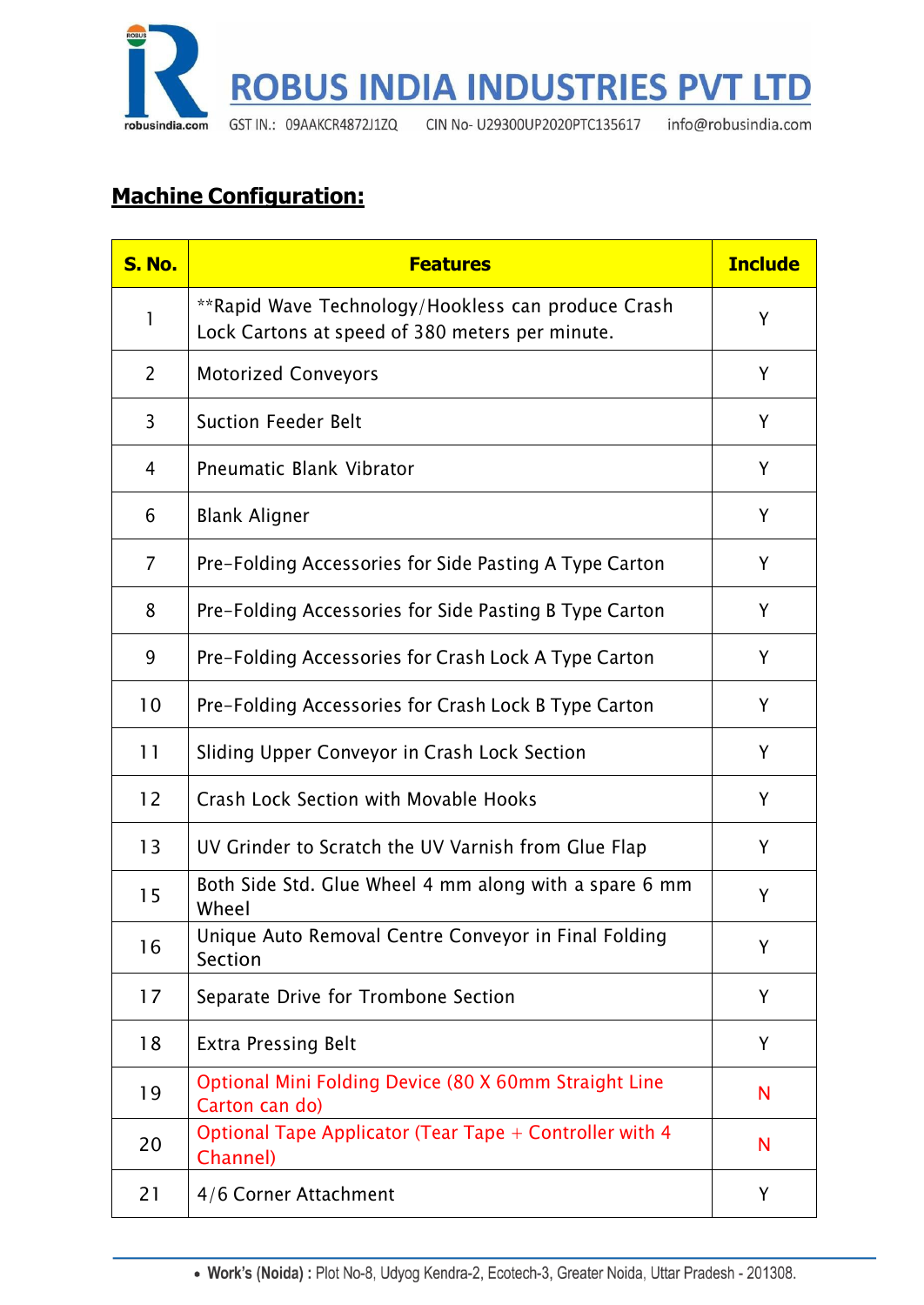

 $\mathcal{L}_{\mathcal{A}}$ 

 $\bar{1}$ 

# **ROBUS INDIA INDUSTRIES PVT LTD**

CIN No- U29300UP2020PTC135617 GST IN.: 09AAKCR4872J1ZQ

info@robusindia.com

 $\ddot{\phantom{a}}$ 

 $\ddot{\phantom{a}}$ 

| 22 | Braille, 5 lines Improved Method of Female Braille Tool                                                                           |   |
|----|-----------------------------------------------------------------------------------------------------------------------------------|---|
| 23 | Optional Independent 180-degree bump and turn (Gyro<br><b>Box Application)</b><br>Additional Length 2.8 meter and Weight 3.5 Tons | N |
| 24 | Optional Plasma with Single Gun -1KVA                                                                                             | N |
| 25 | Optional Plasma with Single Gun -750VA                                                                                            | N |
| 26 | <b>Optional 3 Guns Gluing System with Pressure Tank</b>                                                                           | N |
| 27 | <b>Optional 3 Guns Gluing System with Piston Tank</b>                                                                             | N |
| 28 | <b>Optional Carton Ejection Device</b>                                                                                            | N |
| 29 | <b>Standard Tube-Light Carton Attachment</b>                                                                                      | Y |
| 30 | Standard French Fries/Envelope Folding Attachment                                                                                 | Y |
| 31 | Standard Clapping Device for Disproportionate Cartons                                                                             | Y |
| 32 | <b>Optional Pneumatic Squaring Device at Delivery for</b><br><b>Squaring of Crash Lock Cartons</b>                                | N |
| 33 | <b>Optional Semi-Automatic Collecting Table</b>                                                                                   | N |
| 34 | <b>Optional 3 Years Additional Warranty</b>                                                                                       | N |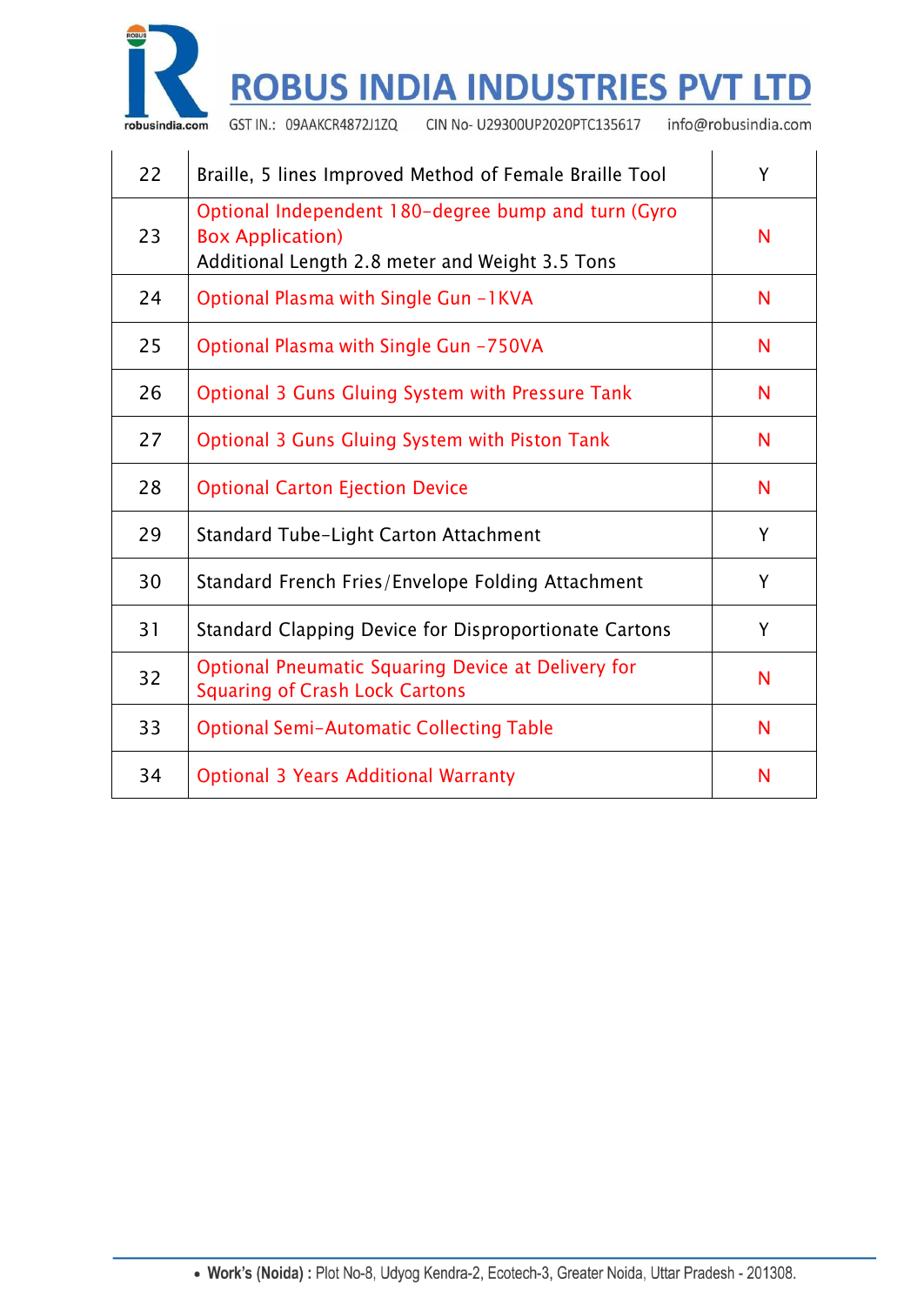

## **Feeder Section:**

- 1. 8 feeding belts along with 4 suction belts.
- 2. Each feeder belt can be adjusted independently.
- 3. Equipped with adjustable feeding knives-3 pcs.
- 4. Equipped with pneumatic vibrator- 01 pc.
- 5. Suction System 1 Set
- 6. Motorized friction feeder with independent AC motor.
- 7. Equipped with LED screen to monitor carton delivery at conveyor.
- 8. Additional 4 upper track for smooth feeding of wider cartons.

## **Aligner Section:**





- 1. Aligner guides the box to a parallel handrail that allows a perfect box alignment.
- 2. Can register to left or right depending of box.
- 3. It helps to minimize the waste and reduce machine stoppage due to error in carton which comes from feeder.

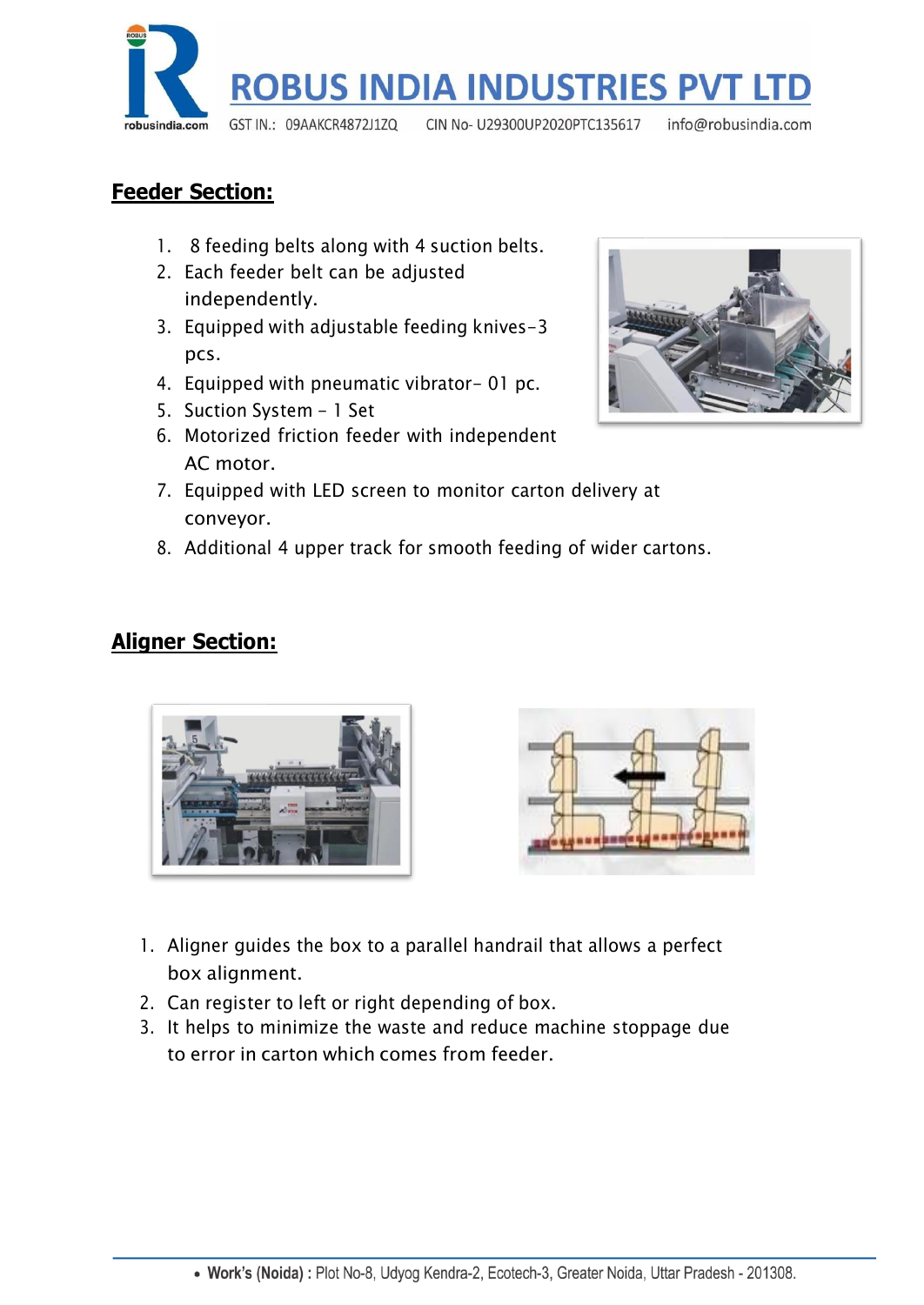

## **Pre-Folding Section:**

- 1. 1<sup>st</sup> Crease Pre-Folding 180 degrees
- 2. 3<sup>rd</sup> Crease Pre-Folding up to 165 degrees
- 3. Equipped with Nitta Folding belts
- 4. Standard accessories for B-Type Folding Carton
- 5. Both **Upper & Lower** Carrier can be removed while running small size carton.



# **4 & 6 CORNER:**

The hook system is driven by **YASKAWA** servos controlling system with photoelectric sensors to achieve back folding function. It has high precision and good efficiency.



# **Crash Lock Section:**

- 1) 4 Set of Folding Fingers to fold flaps and panels.
- 2) Three upper & lower carrier
- 3) Standard accessories for B-Type Crash Lock Cartons.

### **Rapid Wave System:**

Wave lock bottom structure has no time delay and it can make faster speed and perfect lock bottom.

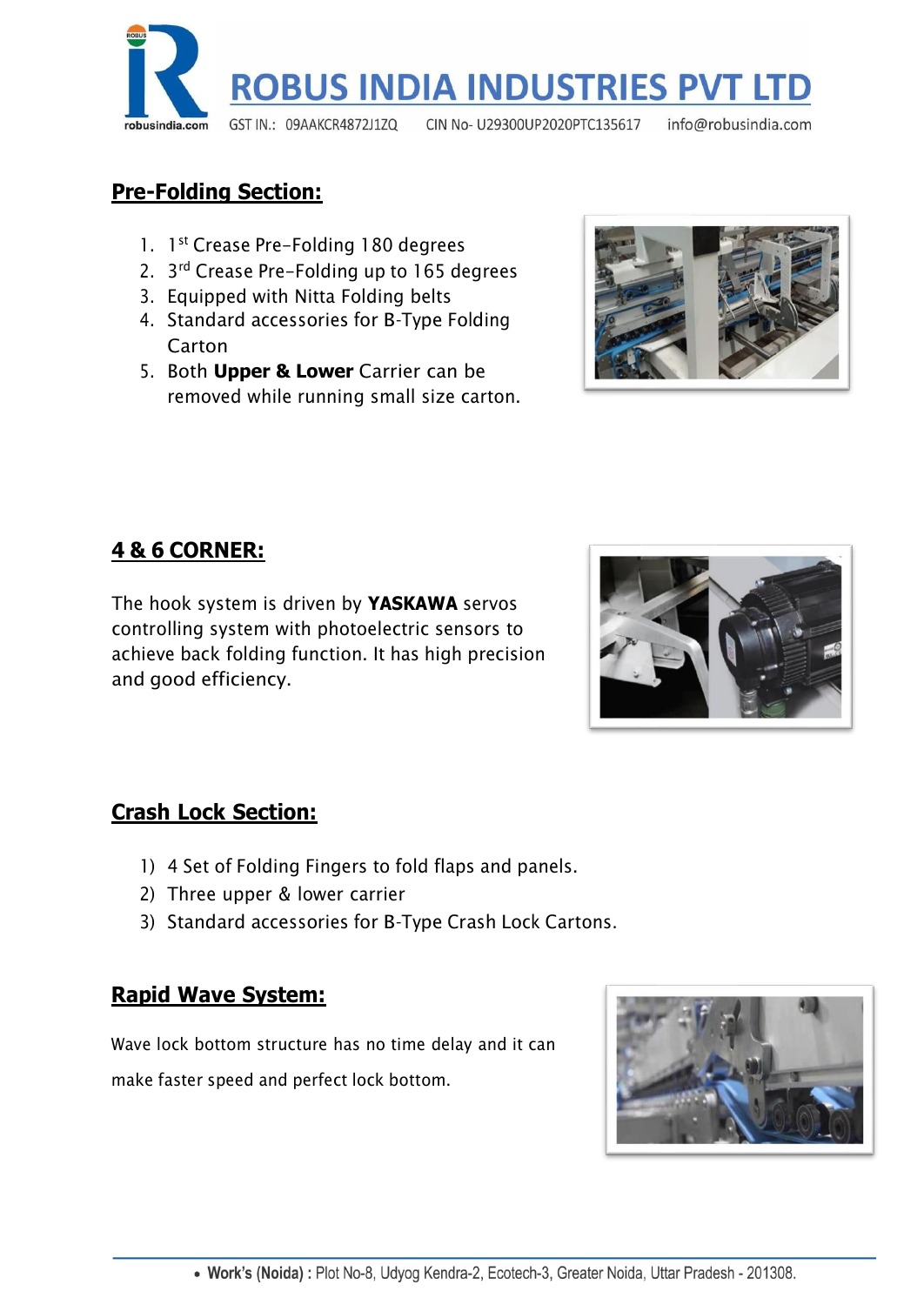

# **Braille:**

The BRAILLE is the solution for the rotary embossing on the boxes in folder gluer. The embossing realized in the folder gluer allows great benefits, including:

- 1. The uniform pressure on every score ("dot") punched without any delay, sometimes necessary, on diecutters in order to obtain quality embossing.
- 2. The possibility to emboss without problems also close to the creasing.
- 3. The possibility to vary the embossing pressure depending on grammage and on cardboard fiber or on the needs of the final consumer.
- 4. Braille is the most versatile Braille rotary solution patented on the market to realize the embossing of pharmaceutical boxes in 4 and 5 lines of Braille with single or double layer in folder gluer.



5. The braille molds are made by CNC machine.

# **Braille Specifications:**

- 1. Unique Design of Female and Male Braille Cylinder to avoid High Maintenance Cost.
- 2. Braille Precision  $-+/-$  0.03 mm
- 3. Finished Dot Height Max. 0.23 mm.
- 4. Finished Dot Diameter 1.8mm
- 5. Front Position Precision  $-+/- 1.5$  mm.
- 6. Max. Braille Speed 200m/min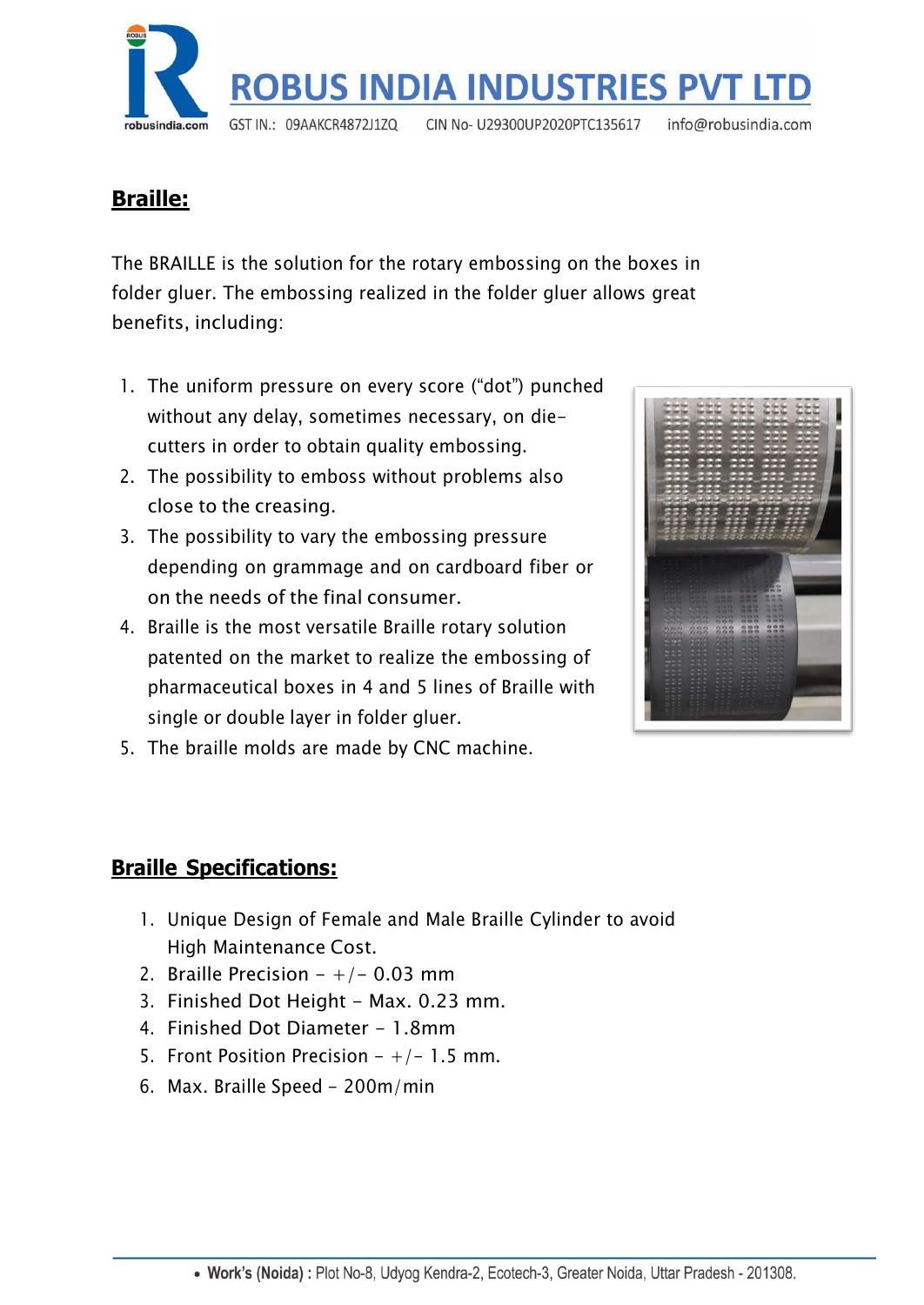

## **Glue System:**

- 1. JC Series equipped with Standard Left/Right side gluing tank.
- 2. Equipped with advance gluing tank with unique scrapper device with micro-metric adjustment for precise gluing.
- 3. Easy to remove all equipment for quick cleaning.
- 4. Standard 4/6mm glue disc (Optional Glue Disc width 8,10mm).



5. Upper gluing can be done with Electronics Glue Guns, available as optional.

## **Folding & Closing Section:**

- 1. Main Motor controlled by frequency speed variation.
- 2. Smooth and accurate folding of  $2^{nd}$  & 4<sup>th</sup> Crease.
- 3. Three set of upper and lower carrier, they are drive, middle and control side of machine.
- 4. Central upper carrier is removable and **lower one can be lifted up & down which results in time saving for job make ready.**
- 5. Inner carriers can be adjusted by motors.
- 6. Left and right outward folding belts speed can be micro adjusted to increase folding accuracy.
- 7. Longer folding section, boxes can be well folded and formed in this section.
- 8. Equipped with branded folding Belts.

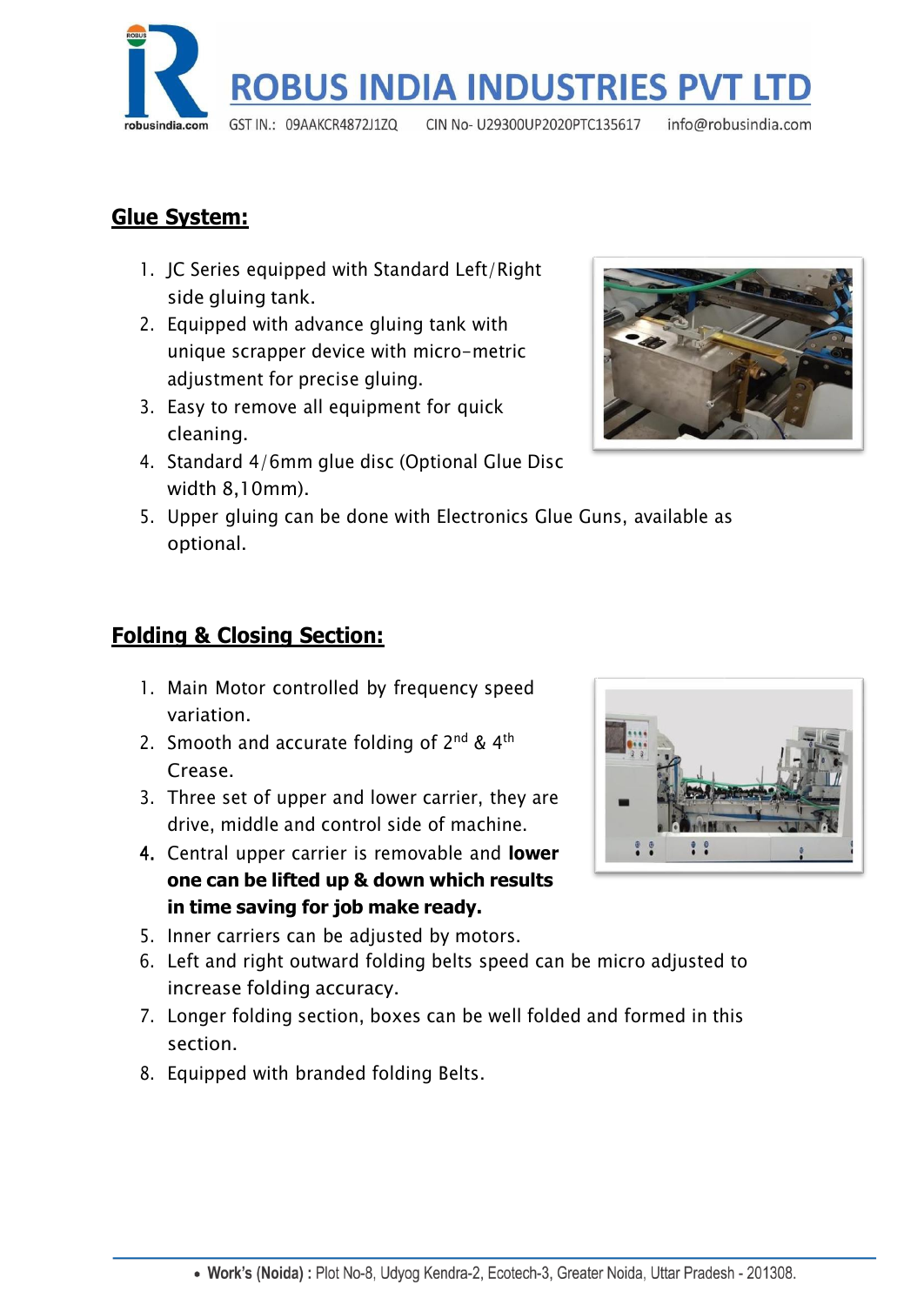

## **Trombone Section:**

- 1. Equipped with independent AC motor.
- 2. Upper & Lower drive mechanism for box length adjustment.
- 3. Equipped with automatic belt tension adjusting system.
- 4. Upper arm set can be adjusted backward and forward to ensure a continuous and automatic box collection mechanism.
- 5. Equipped with a control screen for operating the machine.
- 6. Single and easy operation for upper, down expansion adjustment, left or right twin board moveable for piling.
- 7. Batch Counter equipped with Electronic Sensor.
- 8. Standard Clapping Squaring Device used for Corrugated Cartons.
- 9. Optional carton ejection device workable up to thickness 650 GSM & E Fluted box.

### **Delivery Section:**

- 1. Independent and motorized section.
- 2. Delivery can be adjusted upward & downward depending on box design.
- 3. Upper conveyor can be moved forward and backward, depending on the box length.
- 4. Conveyor pressure can be adjusted pneumatically.
- 5. Standard conveyor squaring device used for crash lock boxes squaring.



- 6. With new structure, it can run automatically with accountable sensor pile the boxes for high efficiency.
- 7. Longer delivery length 5.5 meter with 3.6-meter effective pressing length.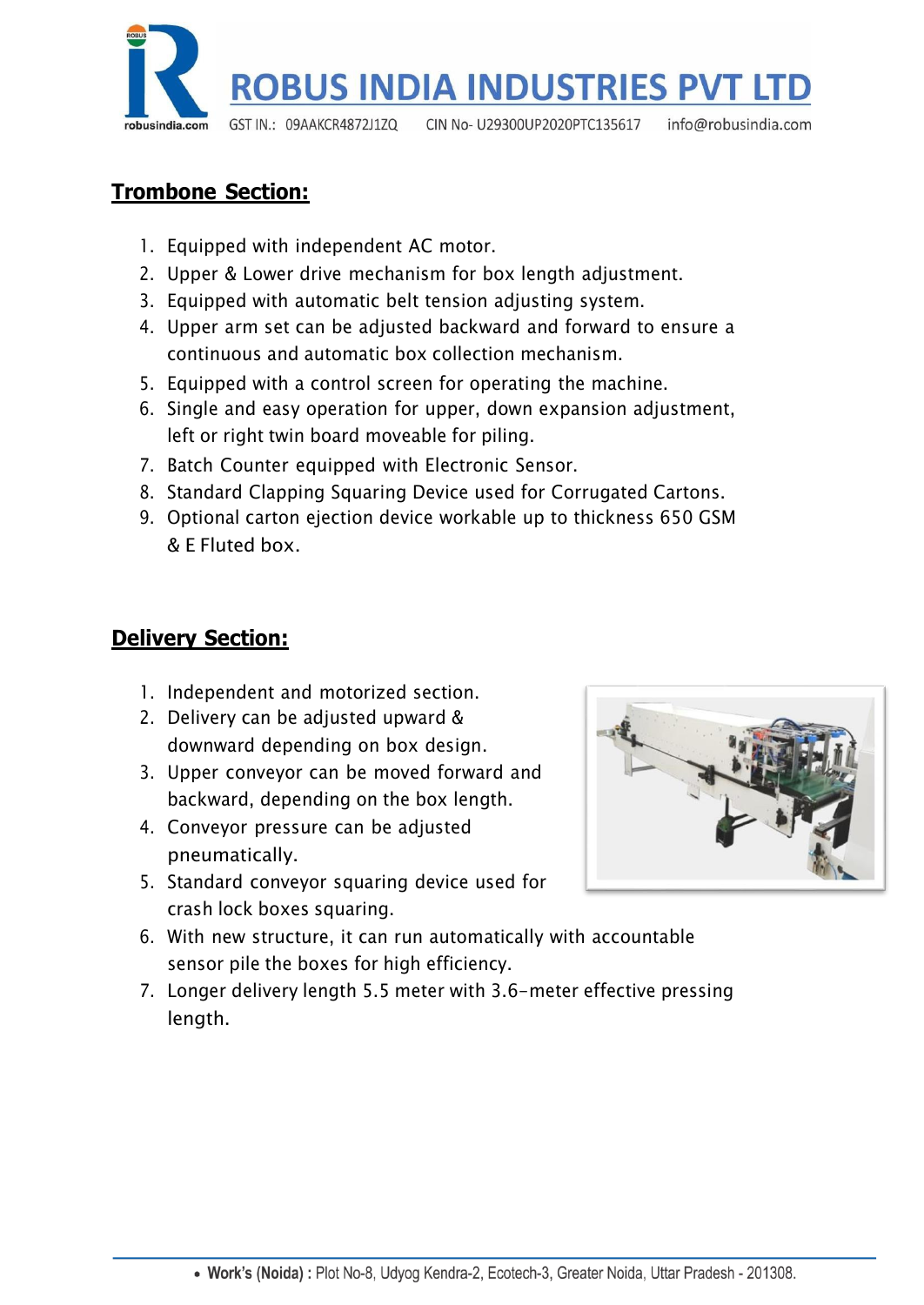

# **Collecting Table- Optional:**



RI-SH450 is collecting Table to make the packaging easier. Its operation is simple and humanized design can use for almost all types of carton packaging which allows to collect the boxes in batches after the press section at a speed of 400 meters/min, which greatly improves the work efficiency, and reduces the labour intensity.

| The biggest size box | 450 X 200 mm.   |
|----------------------|-----------------|
| Machine dimension    | 2100 X 2000 mm. |
| Weight               | 500 Kg.         |
| Voltage              | 220V/50HZ       |
| Power                | 1.8 KW          |

#### **"Really small Investment, Big Gains"**

The Collecting Table costs a little money, but it can maximize the efficiency of the high-priced high-speed box machine, At the same time, the number of workers in the process of receiving boxes is greatly reduced ~Two people can complete the work of the original six people! Half a year's artificial wages will be able to recover the investment!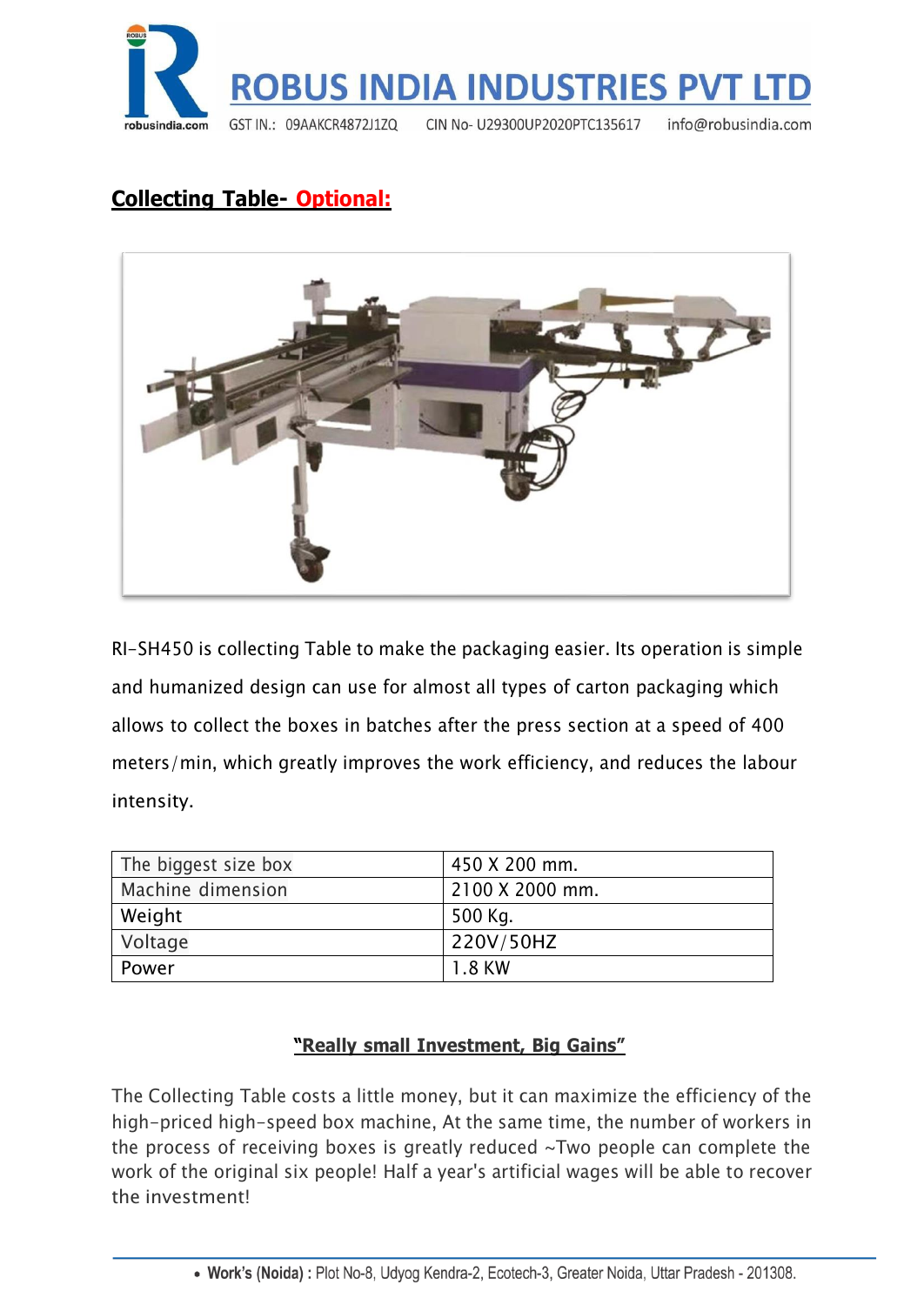

# **Box Dimensions:**

| <b>STRAIGHT LINE CARTON</b> | <b>PANEL</b>              | MAX. | MIN.   |
|-----------------------------|---------------------------|------|--------|
| A<br>$\mathsf C$<br>B       | $\mathsf{A}$              | 1100 | 140    |
|                             | B                         | 900  | 80     |
|                             | $\mathsf C$               | 550  | 70     |
| <b>CRASH LOCK CARTON</b>    | <b>PANEL</b>              | MAX. | MIN.   |
| Α<br>C<br>B                 | A                         | 1000 | 160    |
|                             | B                         | 800  | 100    |
|                             | $\mathsf C$               | 490  | 80     |
| <b>4 CORNER CARTON</b>      | <b>PANEL</b>              | MAX. | MIN.   |
| $\Box$<br>Ш<br>3<br>нĵ      | $\boldsymbol{\mathsf{A}}$ | 900  | 240    |
|                             | $\mathsf B$               | 800  | 160    |
|                             | $\mathsf{H}$              | 150  | $30\,$ |